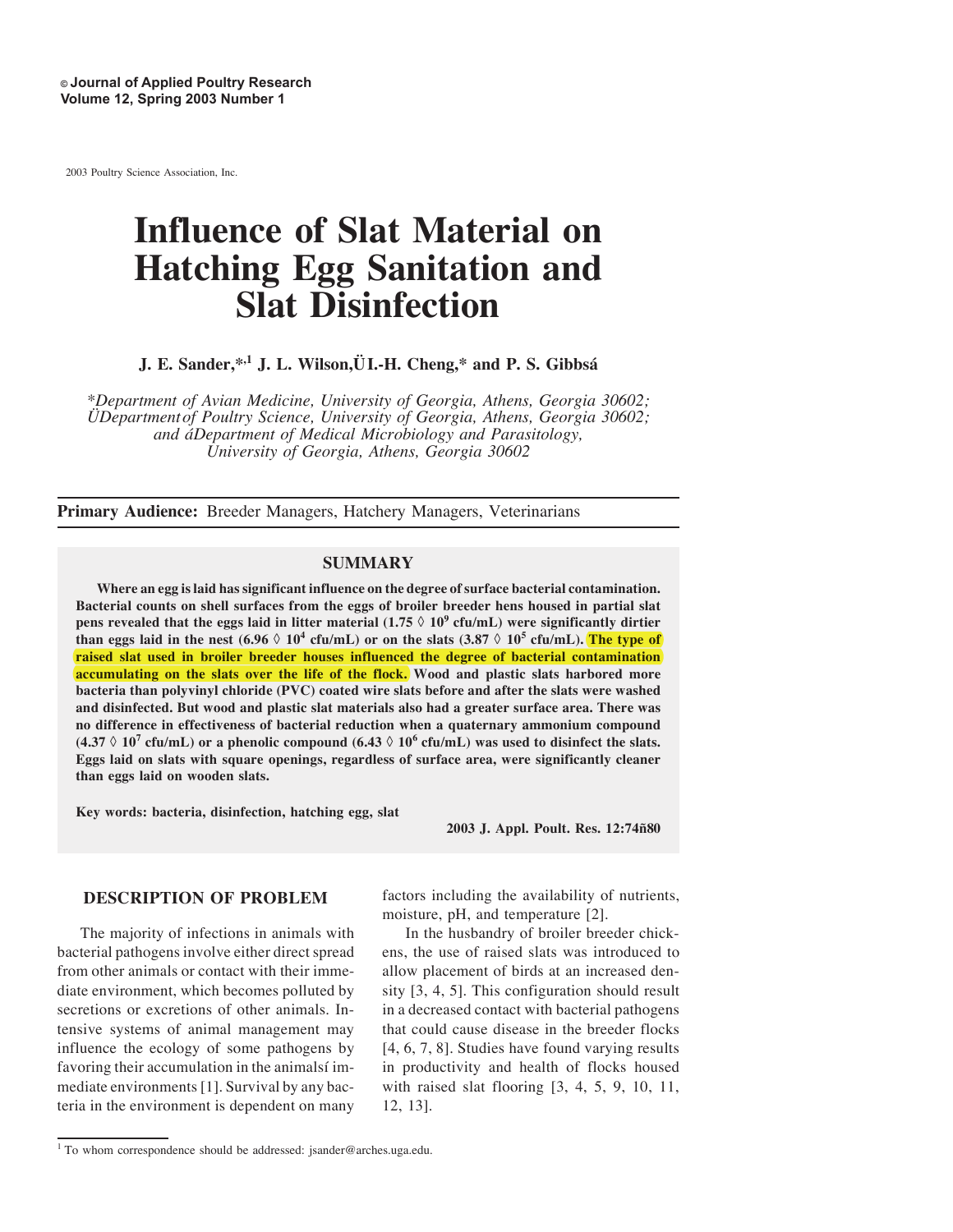The chief source of contamination of hatch- $\left($ ing eggs is contact of shells with dirty surfaces [1, 14, 15]. Most shell contamination occurs immediately after eggs are laid; thus, location and sanitation of the place of oviposition is critical to clean eggshells [1, 16]. Eggshells have 7,000 to 17,000 pores through which surface bacteria can pass to the inside [1, 17]. Studies have shown a significant difference in the percentage of bacterial penetration in eggs laid in a nest when compared with eggs laid on the floor [6, 15, 18]. The bacterial penetration is enhanced because the internal temperature of the egg at the time it is laid is 42°C. When a warm egg contacts a cool surface, the egg contents contract, allowing organisms on the surface of the egg to be sucked into the eggshell through the pores [1, 16, 19]. As a hen ages, the size of her egg increases, and the thickness of the shell decreases. The pore length is determined by shell thickness; thus, thinner shells are more prone to bacterial contamination caused by increased penetration of bacteria from the surface of the egg [1, 16]. Therefore, as a hen ages, her eggs may become more prone to contamination. Coliform and *Escherichia coli* densities remain fairly consistent in poultry litter throughout growout with about one-third of the coliforms being *E. coli* [2]. *Escherichia coli* is the most common contaminant of yolk sacs in chickens [20]. These enteric organisms can penetrate the shell, decreasing hatchability. Omphalitis may result in mushy chicks, high early mortality, poor chick quality, and perpetuation of infections in growing birds [21].

Historically, the material used in the manu $f$ acture) of raised slat sections used in broiler breeder houses has been hardwood, a very porous material that can be difficult to properly clean and disinfect. This contamination could result in carry-over of pathogens from flock to flock. Moreover, during periods of decreased hatching-egg production, companies may use all eggs produced for hatching, including those laid in litter and on slats. Eggs that are laid on unsanitary surfaces may have a higher incidence of internal contamination. If these eggs are incubated, decreased hatchability and omphalitis and high chick mortality could result [6, 7, 8, 21, 22]. A variety of new plastic and

coated wire materials have been introduced to address this problem in hopes of improving slat sanitation.

The first objective of this study was to determine the degree of bacterial contamination found on the surface of hatching eggs laid on various types of slat materials over the life of the flock. The second objective was to evaluate the degree of bacterial contamination present on a selection of slat materials after being used for 45 wk in commercial broiler breeder houses. The final objective was to evaluate the ability to clean and disinfect these same slat materials using techniques and products common to the commercial poultry industry.

## **MATERIALS AND METHODS**

Six hundred Arbor Acre [23] pullets and 60 Peterson [24] cockerels, 20 wk of age, were obtained from a poultry integrator. The pullets and cockerels were divided into 12 groups of 55 birds (50 pullets and 5 cockerels) resulting in three replicate pens per slat type (treatment). Each floor pen was 9 m<sup>2</sup> of which 62% was covered by one of the following four slat materials: typical hardwood (wood) slats with a 3.8 cm slat and 3.2-cm openings, black plastic (plastic) slats with a 0.8-cm slat and 2.5-cm square openings, white polyvinyl chloride (PVC) coated 12.5-gauge galvanized wire (white-rec) with a rectangular opening of 1.9 × 7.6 cm, and black PVC-coated 14-gauge galvanized wire (black-square) with a square opening measuring  $2.5 \times 2.5$  cm (Figure 1). All slats were placed at a height of 50 cm. The rest of the floor pen was covered with clean pine shavings.

The hens ate from three tube feeders per pen placed on the slats each with 61 cm of feeder space available. The roosters ate from a straight feeder trough (61 cm long) placed in the scratch area. A plastic grill restricted males from eating from the tube feeders. All birds were fed a typical broiler breeder laying ration at levels to keep them at breeder-standard body weights. In addition, each pen had a 122-cm section of nipple drinkers (six nipples/ pen) and a 152-cm section of side-belt mechanical nests (15 to 24 cm wide nests). The mechanical nests were equipped with plastic molded bottoms with rubber finger pads [25].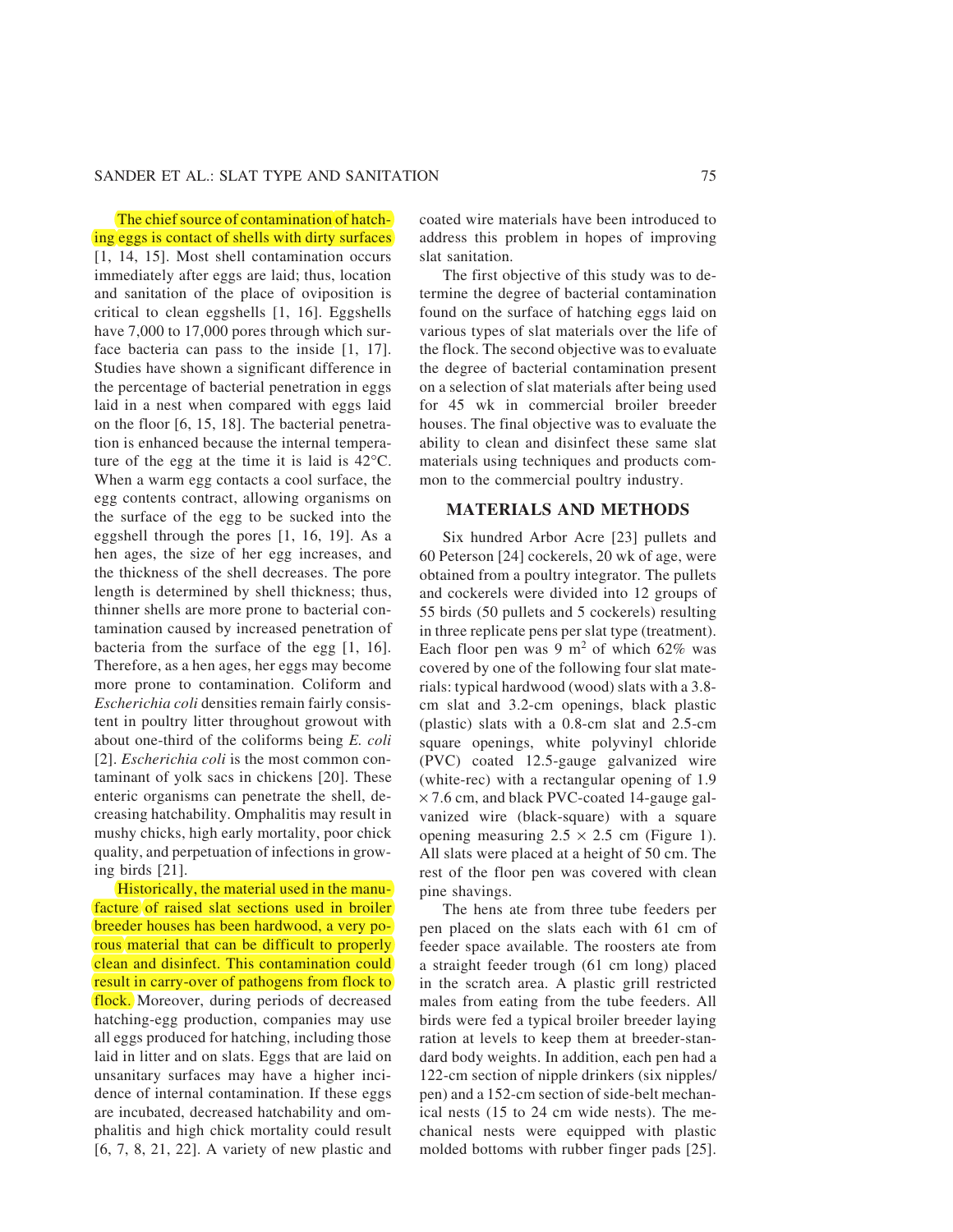

wood (slat section); B) plastic (slat section); C) whiterec polyvinyl chloride (PVC-coated wire slat section); D) black-square (PVC-coated wire slat section).

Day length was increased from 8 to 16 h per day at 20 wk of age.

At 0600 h daily, all eggs in each pen were collected and discarded to prevent inclusion of eggs that might have been exposed to the environment for up to 12 h. All test eggs were individually collected with a freshly gloved hand and placed in sanitized flats every 60 to 90 min from 0600 to 1200 h. One final collection was made between 1600 and 1700 h daily, when eggs were discarded. When available, one egg was collected daily from each location: nest, slat, or litter, from three pens of each of the four slat types. Eggs were identified with pencil on the shell surface indicating pen number, date, and location. Eggs were collected over a 2-d period at each of the following hen ages: 28 wk, 31 wk, 45 wk, and 59 wk. In total 198 eggs were collected, 46 from slats, 85 from nest, and 67 from litter.

In the laboratory, eggs were placed in sterile plastic bags to which 50 mL of trypticase soy broth was added. The surface of each egg was scrubbed through the bag for 3 min, allowed to rest for 5 min, and scrubbed again for another 3 min. One-tenth of a milliliter was taken in duplicate from each rinsate and evenly spread using a sterile glass rod onto blood agar. Tenfold dilutions were also made in duplicate of the rinsate. All plates were incubated overnight, and colonies were counted. In order to provide the most accurate bacterial counts, only the plates with a count closest to 100 were used to calculate the level of surface contamination of the eggs using the following formula: colony-forming units (cfu)/mL = bacteria count from the plate  $\times$  dilution factor  $\times$  10.

After the 45-wk laying period, two 15- $\times$ 20-cm sections of each of the slat types were cut and removed from the pens for sampling. Each test section was removed from a similar area of each pen in relation to feeders, waterers, nest boxes, and pen walls. The plastic slats had jointed areas formed by overlapping two sections of slat material. Because of the increased potential for debris and bacterial retention in the seamed areas, jointed and nonjointed sections of the plastic slats were cut for separate sampling. All samples were placed in sealed bags and taken to the laboratory for microbiological analysis. Each section was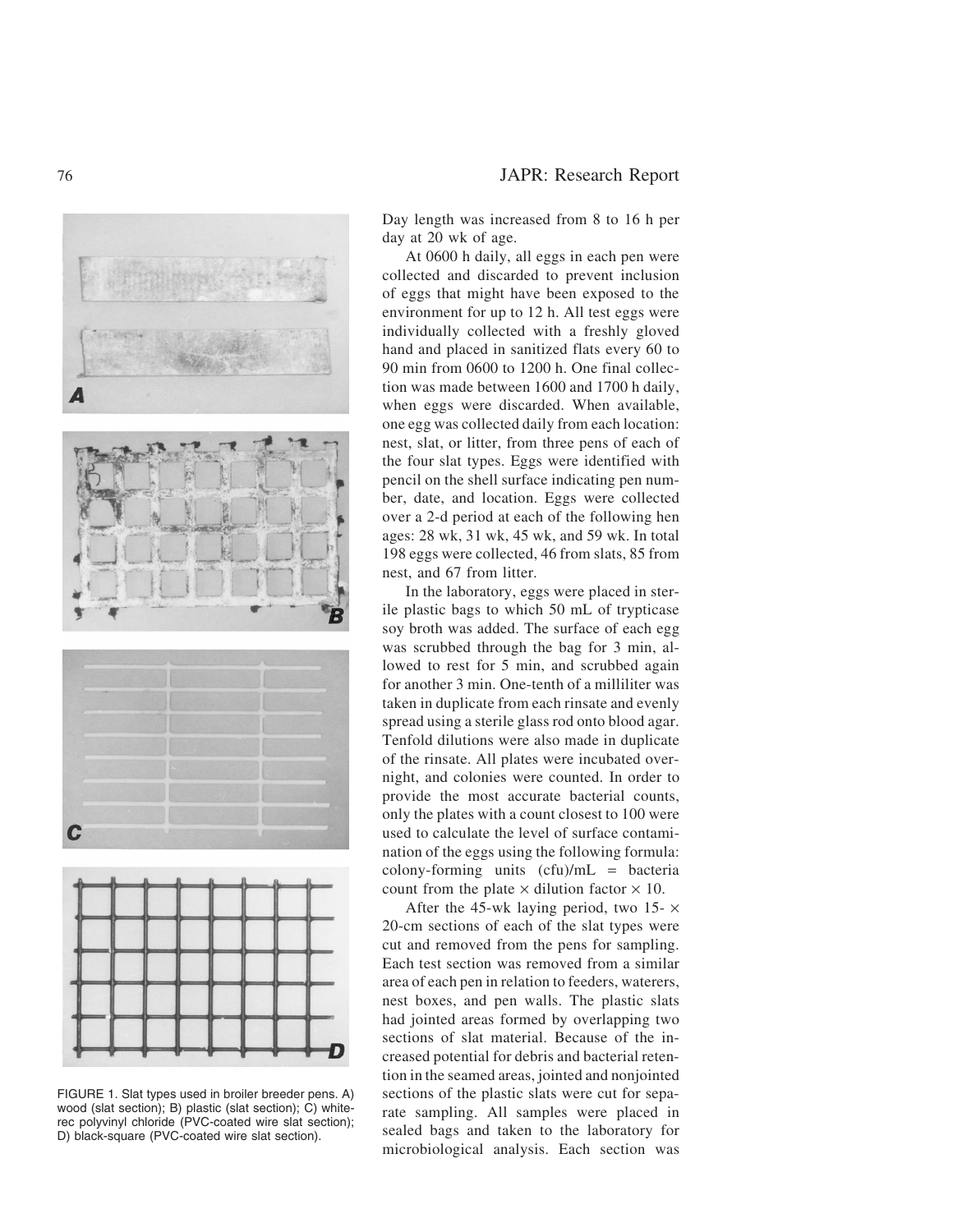aseptically stored until testing 12 to 24 h after collection.

The level of bacterial contamination on the surface of the various slat materials was evaluated by placing each section in a sterile plastic pan containing 1,000 mL of PBS. Under a laminar flow hood, the slat-and-PBS mixture was manually agitated for 5 min and allowed to sit for 45 min. The mixture was agitated again for 30 s before sampling. Ten milliliters of the PBS rinsate was removed from the slat sample and placed in a 50-mL plastic tube. From this sample, 1 mL was removed in duplicate, and 10-fold serial dilutions were made. One-tenth of a milliliter was removed from each dilution and evenly spread onto blood agar plates and incubated at 37°C overnight. Plates were evaluated as described above. The total number of bacteria washed from the slat sections was recorded as colony-forming units per milliliter  $=$  bacterial count from plate  $\times$  dilution factor  $\times$  10. Total bacterial counts were multiplied by 1,000 to determine colony-forming units per slat section.

After the dilutions were made, the slat sections were removed from the PBS and allowed to dry under the hood. Each slat section was then attached to a wire surface by plastic pull ties. All samples were rinsed with water for 30 s using a pressure washer at 1,000 pounds per square inch (psi) of water pressure. Onehalf of each type of the samples had a 20% quaternary ammonium disinfectant applied at 15 mL/3.78 L of water. The other half of the slat sections had a 21% phenolic disinfectant applied at the same rate. The sections were allowed to remain in contact with the disinfectant for 2 min before being rinsed for another 30 s as described above. All slat sections were allowed to air dry, and then the PBS washing procedure was repeated as described above.

All statistical analysis of the data was performed with SigmaStat software [26]. Analysis of the number of colony-forming units of bacteria per milliliter of rinsate per egg was performed based on the slat-type from which the egg was taken. Because of the unequal number of eggs per slat-type and nonnormal distribution of the data, a natural log (ln) transformation was performed on the number of colonyforming units per milliliter per egg before analysis. A one-way analysis of variance was performed, which was followed by the Tukey test for all pairwise multiple comparisons of the means. These results were converted back to colony-forming units and are listed in Table 1. The power of the performed test with  $\alpha = 0.05$ was calculated.

Analysis of the number of colony-forming units of bacteria per  $15-x$  20-cm section of slat was performed based on the slat type. Measurements were taken before and after disinfection. The data were transformed using the log transformation. A one-way analysis of variance was performed and this was followed by the Tukey test for all pairwise multiple comparisons of the means. These results were converted back to colony-forming units. The power of the performed test with  $\alpha = 0.05$ was calculated.

#### **RESULTS**

Table 1 shows that the place of oviposition had a significant influence on the surface bacterial counts of the eggs. Those eggs laid in the litter material had higher bacterial counts on average than eggs laid in the nest box or on the slat material. However, as the flock aged, there was not a detectable increase in surface contamination of the eggs laid on the slats or in the nest. There were overall higher levels of contamination, which was most noticeable in the eggs laid in the litter at both 28 and 45 wk of age, which corresponds to periods when hens were flushing or their manure appeared to have a high moisture content. No litter moisture measurements were made, but additional litter had to be added because of the moisture problem.

Table 2 shows the level of bacterial contamination of eggs laid on the various slat material. When eggs were evaluated for surface bacterial contamination based solely on oviposition on different slat types, a statistically significant difference was observed. Eggs laid on plastic and black-square slats had significantly less surface bacteria than eggs laid on wood slats.

Significantly reduced bacterial counts were obtained after washing and disinfecting when compared with bacterial counts before, regardless of the material type (Table 3). In general,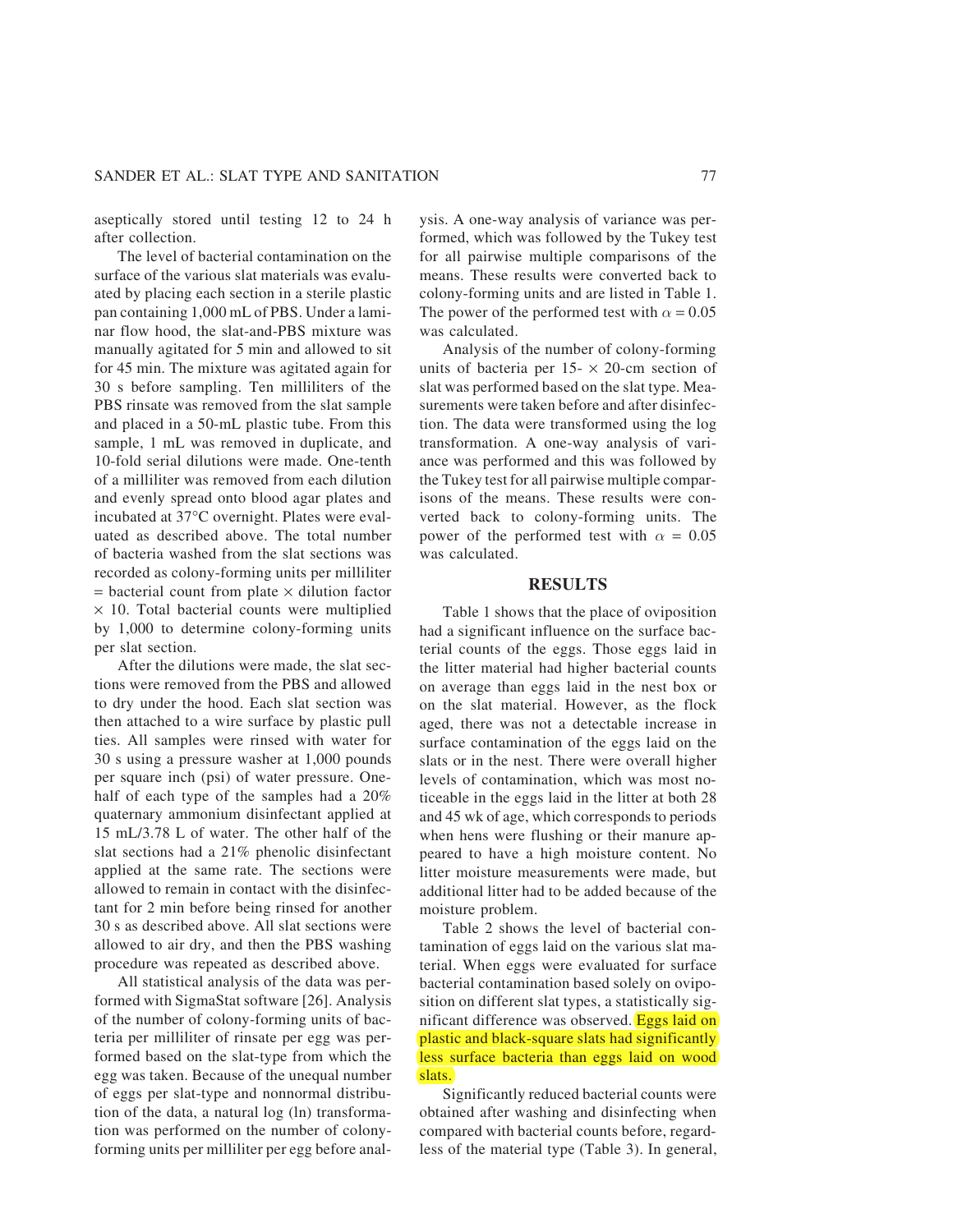|                                                               |  |  |  |  | TABLE 1. Bacterial counts of egg shells (cfu/mL) for each location as influenced by flock age and overall averages |  |
|---------------------------------------------------------------|--|--|--|--|--------------------------------------------------------------------------------------------------------------------|--|
| of egg surface contamination based on location of oviposition |  |  |  |  |                                                                                                                    |  |

| Weeks of age              | $n^{\rm A}$ | Bacterial<br>counts of eggs<br>laid on litter <sup>B</sup> | <b>Bacterial</b><br>counts of eggs<br>laid on slat | Bacterial<br>counts of eggs<br>laid in nest |
|---------------------------|-------------|------------------------------------------------------------|----------------------------------------------------|---------------------------------------------|
| 28                        | 52          | $6.02 \times 10^{7}$ a                                     | $1.12 \times 10^{4}$                               | $2.91 \times 10^{4}$                        |
| 31                        | 51          | $7.36 \times 10^{4}$                                       | $2.46 \times 10^{4}$                               | $1.17 \times 10^{4}$                        |
| 45                        | 49          | $6.94 \times 10^{9}$ <sup>a</sup>                          | $1.35 \times 10^{6}$                               | $2.20 \times 10^{5}$ b                      |
| 59                        | 46          | $5.41 \times 10^{5}$                                       | $1.62 \times 10^{5}$ b                             | $1.76 \times 10^{4}$                        |
| Overall mean <sup>B</sup> | 198         | $1.75 \times 10^{9}$ <sup>a</sup>                          | $3.87 \times 10^{5}$ b                             | $6.96 \times 10^{4}$                        |

a,bValues within a column for 28, 31, 45 and 59 wk of age followed by a different lowercase superscript differ significantly  $(P \ge 0.05)$ 

 $^{A}$ n = number of eggs tested at each age.<br><sup>B</sup>Values within row for overal means followed by a different lowercase superscript differ significantly (*P* ≥ 0.05).

the wood and plastic slat sections had a significantly higher level of bacterial contamination than the white-rec and black-square sections. This finding was true before and after washing and disinfecting the slat sections. However, it must be noted the wood and plastic slats also had a greater surface area upon which to harbor the bacteria. We chose not to adjust these counts based on surface area because the contact surface of the slat type is a real variable in the poultry house.

Disinfectant type had no significant affect on bacterial reduction. Both phenol  $(6.43 \times 10^6$ cfu/mL) and quaternary ammonia  $(4.37 \times 10^7$ cfu/mL) had similar disinfecting potentials when applied to all slat products. The jointed area of the plastic slat had a similar bacterial level after disinfection  $(5.15 \times 10^6 \text{ cftt/mL})$  to the nonjointed areas of the plastic slat  $(8.86 \times$  $10^7$  cfu/mL).

## **DISCUSSION**

The microflora of the shell is almost certainly derived from dust, soil, and feces [1, 14, 15, 19]. A predominant type of bacteria in the feces is *E. coli* [2], which is the most predominant cause of omphalitis in chicks [20]. Eggshells of hens are perforated with many pores of diameters from 9 to 35  $\mu$ m [17]. The shell is most susceptible to bacterial penetration within a very short time after laying, based on the assumption that the yolk and albumen contract on cooling, thereby causing the surface organisms to be sucked through pores, which are still moist [1, 16, 19, 27]. It would stand to reason, therefore, that the level of bacterial contamination of the environment where the egg is laid could directly influence the chance of contamination [15]. In fact, a high incidence of rotting occurs during storage of eggs gathered from contaminated areas such as litter [19]. The results of this study agree with others in that surface bacterial contamination is highest in eggs laid in the litter when compared with eggs laid in nests or on slats [6, 15, 18].

The level of surface bacterial counts on eggs laid in various locations did not significantly increase over the life of the flock as the level of environmental contaminants would be

| TABLE 2. Overall bacterial counts (cfu/mL) of the surface of eggs laid on various slats |  |  |
|-----------------------------------------------------------------------------------------|--|--|
|                                                                                         |  |  |

| Slat type              | cfu/mL                            | Number<br>of eggs |
|------------------------|-----------------------------------|-------------------|
| White-rec <sup>A</sup> | $1.38 \times 10^{4}$ ab           | 10                |
| Plastic                | $3.93 \times 10^{3}$ <sup>a</sup> | 12                |
| Wood                   | $8.10 \times 10^{4}$              | 6                 |
| Black-square           | $4.39 \times 10^{3}$ <sup>a</sup> | 18                |
| Total eggs sampled (n) |                                   | 46                |

a,bValues within a column followed by a different lowercase superscript differ significantly ( $P \ge 0.05$ ).<br>APolyvinyl chloride coated wire slat.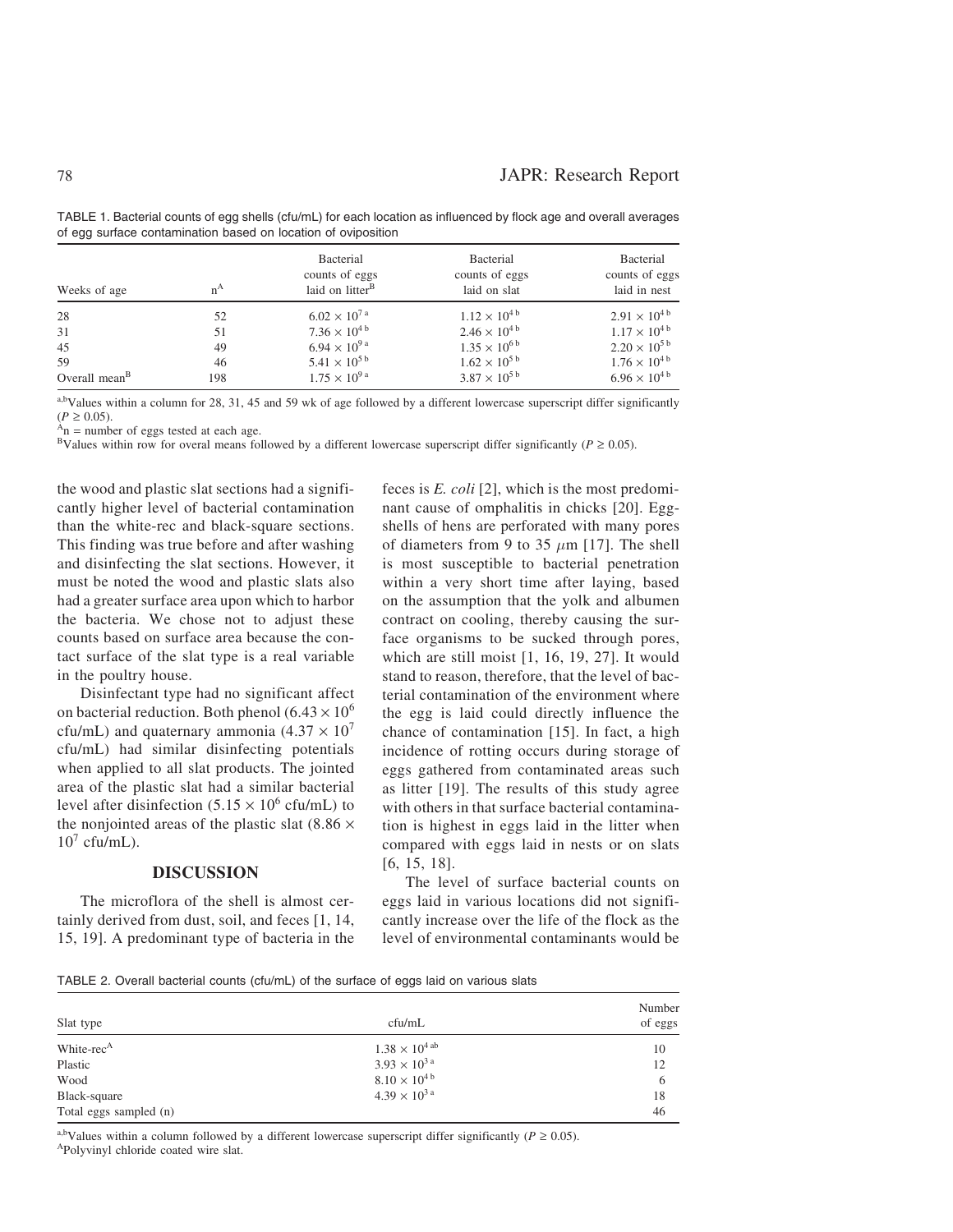TABLE 3. Bacterial contamination of various slat materials after 45 wk of use in a broiler breeder facility before and after cleaning and disinfection

| Slat type              | cfu per slat<br>before<br>disinflection <sup>A</sup> | cfu per slat<br>after<br>disinfection | Difference            |
|------------------------|------------------------------------------------------|---------------------------------------|-----------------------|
| White-rec <sup>B</sup> | $5.56 \times 10^{8}$                                 | $6.80 \times 10^{6}$ <sup>a</sup>     | $5.50 \times 10^8$    |
| Plastic                | $9.72 \times 10^{12}$ <sup>a</sup>                   | $1.59 \times 10^{10}$                 | $9.70 \times 10^{12}$ |
| Wood                   | $1.46 \times 10^{13}$ <sup>a</sup>                   | $4.06 \times 10^{9}$                  | $1.45 \times 10^{13}$ |
| Black-square           | $1.28 \times 10^{9}$ b                               | $3.80 \times 10^{5}$ <sup>a</sup>     | $1.27 \times 10^{9}$  |

a,bValues within a column followed by a different lower case superscript differ significantly ( $P \ge 0.05$ ). APolyvinyl chloride coated wire slat.

expected to increase. However, eggs laid on wet litter did have significantly increased surface bacterial counts. Keeping the litter dry may keep the bacterial counts of eggs laid in the litter to the same level as eggs laid on the slats or in the nests. In this study, there was not a significant difference in the level of surface bacterial contamination of eggs laid on the slats when compared with eggs laid in the nests. This trial utilized mechanical nest boxes whose internal surface was more similar to the firm slat material than the loose litter material and might have had an impact on these results.

If eggs that are laid on the slats are used as hatching eggs, the degree of bacterial contamination on the surface of the egg could be an important factor in influencing the degree of internal contamination. The type of slat ma- $\frac{1}{2}$  terial upon which eggs are laid had a significant effect on the level of surface contamination of these eggs. Slat materials with square openings resulted in lower egg contamination levels when compared with eggs laid on wood slats that have a rectangular opening. The whiterec, which was coated wire with a rectangular opening, did not significantly differ from wood or slats with square openings. It did not appear that the surface area of the slat or the material type (white-rec and black-square were both

coated wire) had a significant effect on surface egg contamination. Although not evaluated in this study, it is possible that the shape of the opening of the slat material influenced the contact surface of slat to egg. Another possibility is that the shape of the slat opening affected the stability of the egg as it was laid, resulting in a greater or lesser likelihood of movement on the dirty surface.

The degree of bacterial contamination and potential disease spread from flock to flock is based on the ability to clean and disinfect the various types of slat materials. The two wiretype slats (white-rec and black-square) had the least surface area exposed and also resulted in the lowest bacterial counts before and after cleaning and disinfection. The degree to which each slat type could be cleaned and disinfected did not vary; however, the slat types with lesser visible surface area did result in the lowest overall bacterial counts and, therefore, would be less likely to transmit these upon contact.

The type of disinfectant used (quaternary ammonium compound versus phenolic compound) did not affect the ability to disinfect the cleaned slat material. Moreover, there was no adverse affect associated with the presence of seams in the slat material in the ability to disinfect the material.

## **CONCLUSIONS AND APPLICATIONS**

- $(1.$  When eggs were laid on the slats, the black coated wire and plastic slats, both with square) openings, resulted in eggs with the lowest surface contamination.
- 2. The highest level of bacterial contamination on the slat surface before and after cleaning and disinfection occurred on the wood slats.